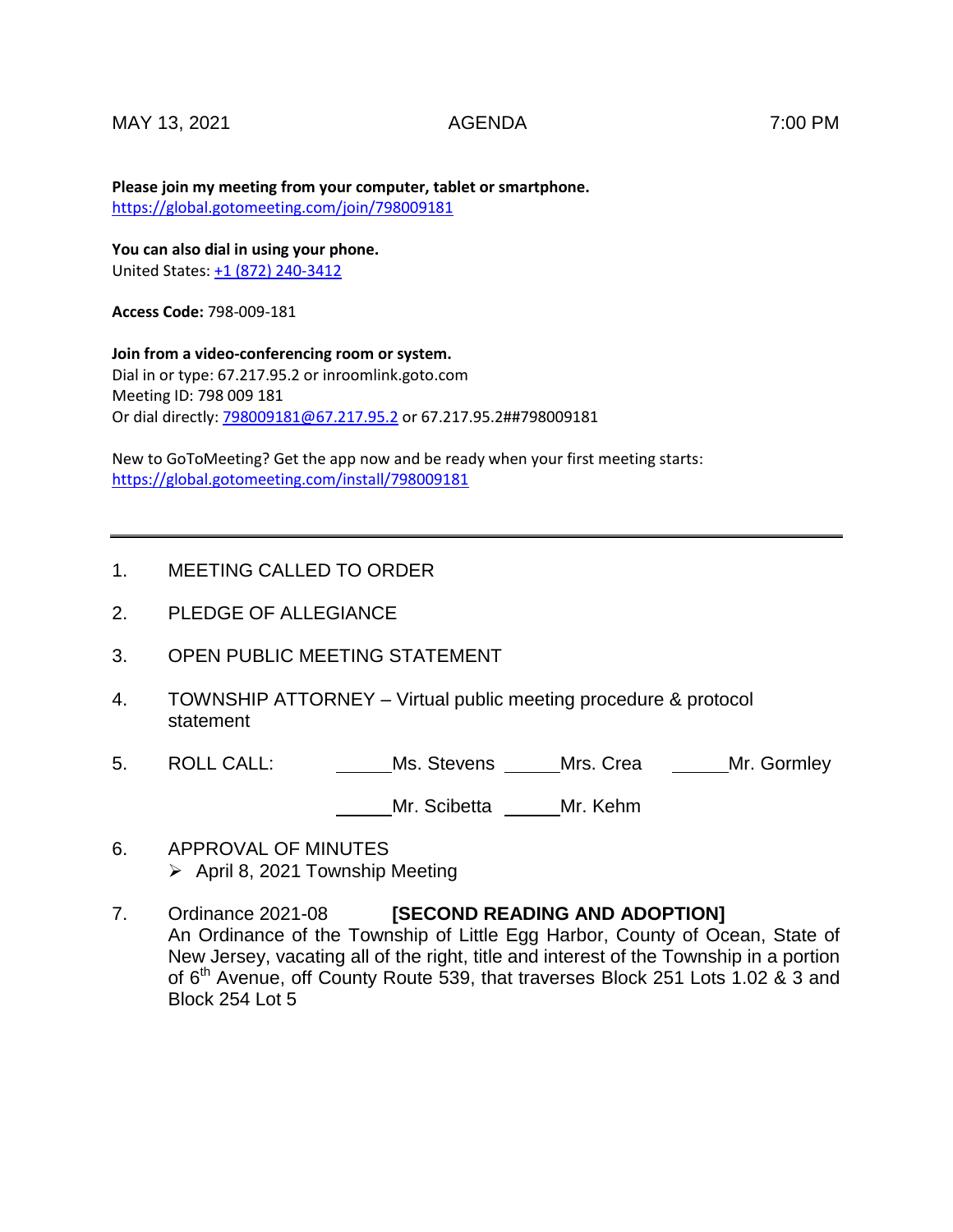8. Ordinance 2021-09 **[FIRST READING AND INTRODUCTION]** An Ordinance of the Township of Little Egg Harbor, County of Ocean, State of New Jersey, providing for the mechanical maintenance dredging of various tidal lagoon and inlet areas of Great Bay in the Mystic Island (West Phase I) section of the Township and related expenses so as to provide navigable access to Great Bay from the several lagoons, benefitting properties abutting said lagoons, and appropriating \$8,550,000 therefor, and providing for the issuance of \$8,550,000 in bonds or notes of the Township of Little Egg Harbor to finance the same, and directing the special assessment of the cost thereof

## 9. Ordinance 2021-10 **[FIRST READING AND INTRODUCTION]**

- An Ordinance of the Township of Little Egg Harbor, County of Ocean, State of New Jersey, providing for the mechanical maintenance dredging of various tidal lagoon and inlet areas of Great Bay in the Atlantis section of the Township and related expenses so as to provide navigable access to Great Bay from the several lagoons, benefitting properties abutting said lagoons, and appropriating \$1,525,000 therefor, and providing for the issuance of \$1,525,000 in bonds or notes of the Township of Little Egg Harbor to finance the same, and directing the special assessment of the cost thereof
- 10. Ordinance 2021-11 **[FIRST READING & INTRODUCTION]** An Ordinance of the Township of Little Egg Harbor, County of Ocean, State of New Jersey, authorizing the increase of final appropriations to exceed the municipal budget appropriation limits for CY 2021 and to establish a cap bank pursuant to N.J.S.A. 40A:4-45.14
- 11. CONSENT AGENDA

*A Consent Agenda includes Resolutions which are not controversial and do not require individual discussion. The Consent Agenda is moved, seconded, and voted upon as one item by the Governing Body.* 

- 2021-104 Authorizing the execution of a Memorandum of Agreement and Collective Bargaining Agreement with American Federation of State, County & Municipal Employees, New Jersey (AFSCME) Local 3304D (White Collar) *[The Memorandum of Agreement is for a period of time retroactive from January 1, 2020 to December 31, 2023]*
- 2021-105 Authorizing the adoption of an emergency temporary budget for the year 2021

*[N.J.S.A. 40A:4-20 provides that, in addition to temporary appropriations necessary for the period prior to the adoption of the budget and regular appropriations, the governing body may make emergency temporary appropriations for any purposes for which appropriations may lawfully be made*  for the period between the beginning of the current fiscal year and the date of the *adoption of the budget for the current fiscal year.]*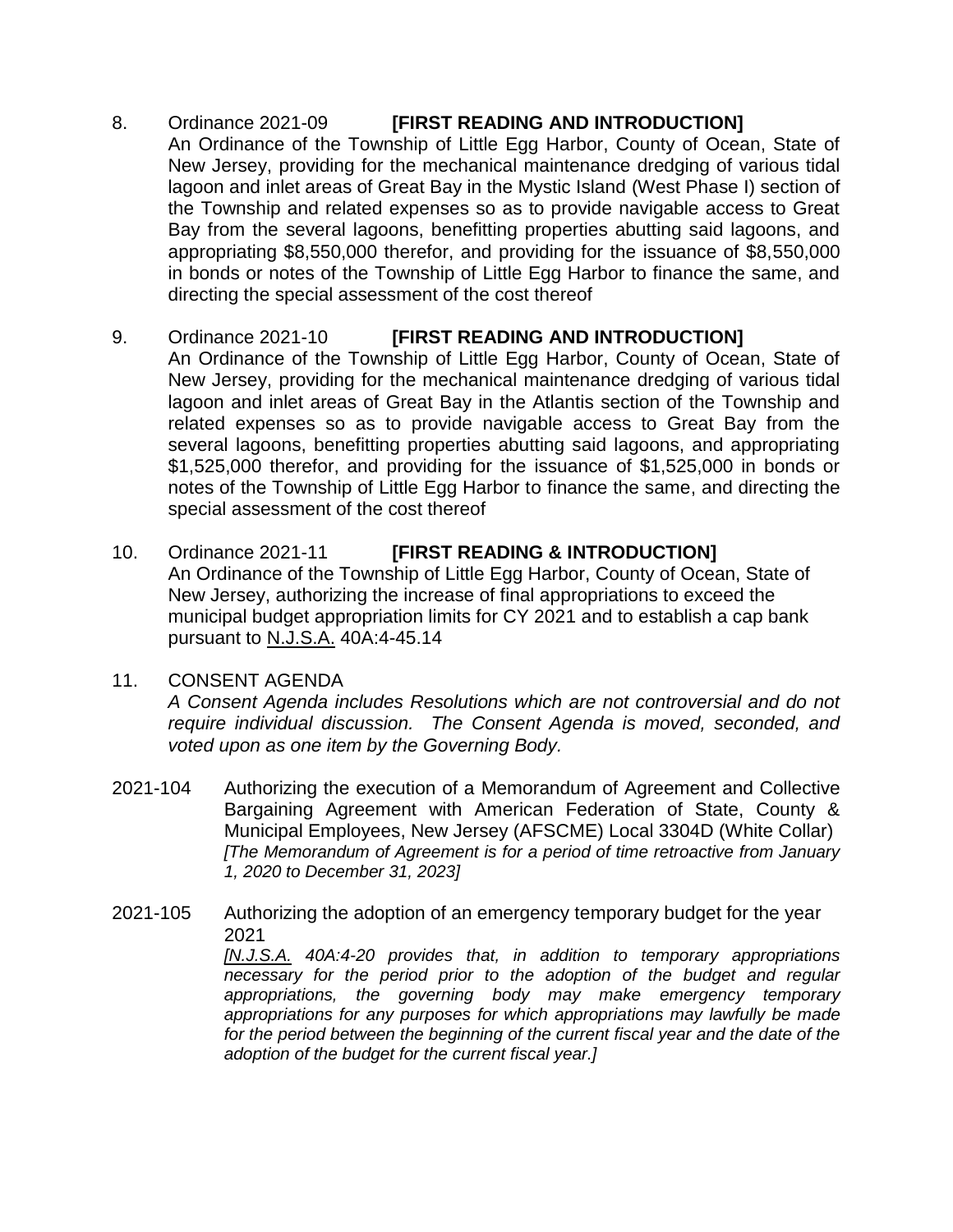- 2021-106 To anticipate miscellaneous revenues in the 2021 Budget using the threeyear average of realized revenues from the prior three years *[The Director of the Division of Local Government Services promulgated new standards for the anticipation of COVID-19 affected revenues in the FY2021 budget.]*
- 2021-107 Introduction of the 2021 Municipal Budget *[The budget has total general appropriations of \$24,479,062.03. The amount to be raised by taxation to support the budget will be \$19,378,350.09.]*
- 2021-108 Making application to the Local Finance Board pursuant to N.J.S.A. 40A:2- 11(c) and N.J.S.A. 40A:2-7(d) *[The township desires to make application to the LFB for its review and approval of a waiver of a down payment for the mechanical maintenance dredging in the Mystic Island (West Phase I) section*
- 2021-109 Making application to the Local Finance Board pursuant to N.J.S.A. 40A:2- 11(c) and N.J.S.A. 40A:2-7(d) *[The township desires to make application to the LFB for its review and approval of a waiver of a down payment for the mechanical maintenance dredging in the Atlantis section*
- 2021-110 Authorizing the execution of an Addendum to the Land Lease and Tower Revenue Sharing Agreement with CTI Towers Assets II, LLC *[The original lease approved in 2000 was a twenty year lease with a right to renew for two ten year terms. This renewal extension will expire on August 30, 2030.]*
- 2021-111 Authorizing the execution of a Shared Services Agreement with the Little Egg Harbor School District *[This agreement is for materials for snow and ice events and to repair and maintain equipment and vehicles.]*
- 2021-112 Authorizing the execution of a Municipal Services Agreement with Qualified Private Communities *[N.J.S.A. 40:67-23.5 requires the Township to enter into a written agreement to annually reimburse the Association in an amount not to exceed the cost that would be incurred by the Township in providing such services directly.]*
- 2021-113 Authorizing the submission of an application to the State of New Jersey, Department of Community Affairs, requesting \$250,000 grant for Sport Court Reconstruction at the Edward Thornton Little Egg Harbor Community Center *[The grant will be used to reconstruct the three (3) existing basketball courts and one existing volleyball court.]*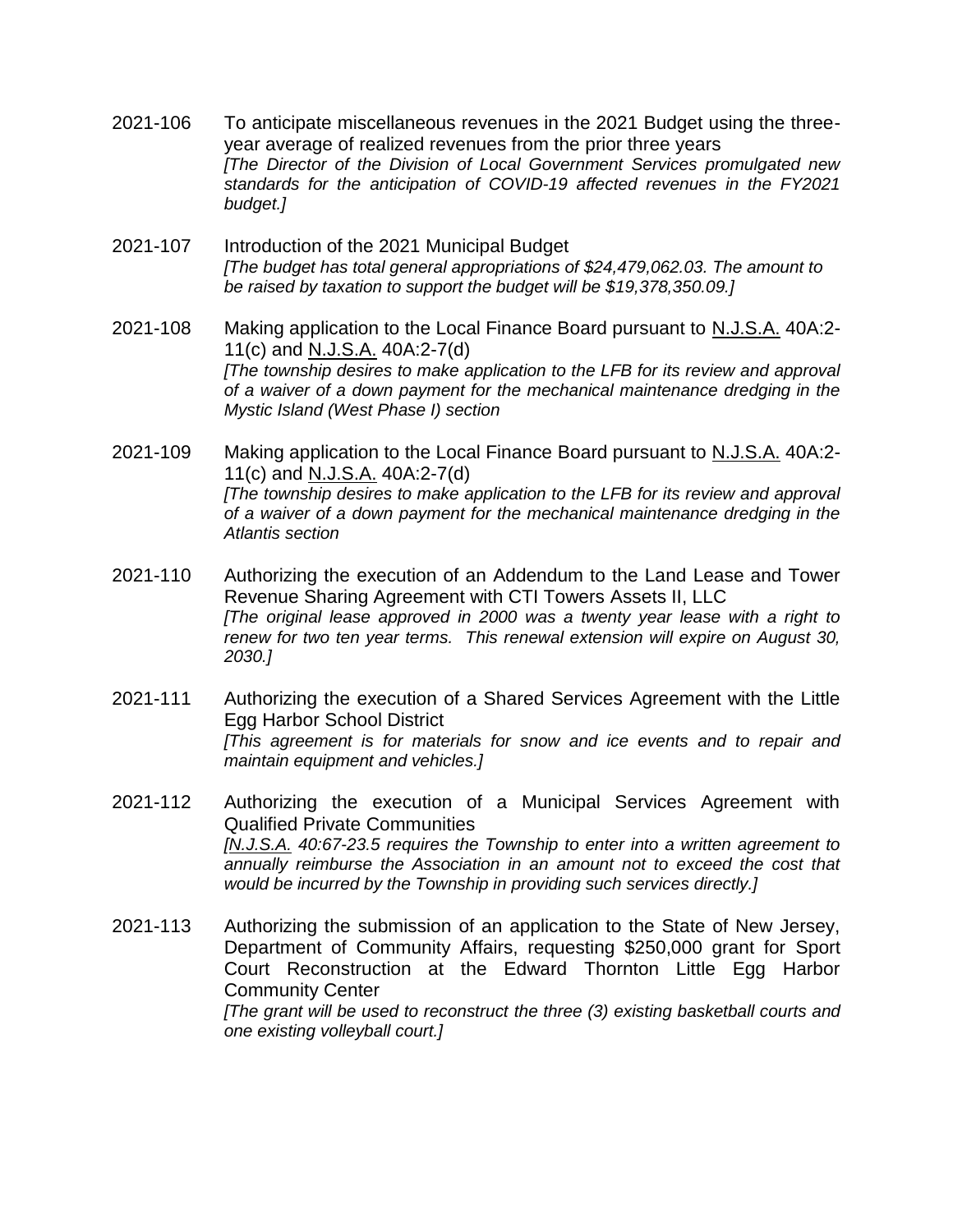- 2021-114 Authorizing use of Township property for Atlantic City Regional Stand Down for Veterans: Mobile on May 28, 2021 *[The governing body grants permission to the Wilmington VA Medical Center to hold an event in the outside area of 7 Gifford Road to reach veterans who may need assistance.]*
- 2021-115 Authorizing the purchase of a 2022 Ford F350 4WD pickup truck under State Contact #A88758, T2101 *[The total amount of the truck is not to exceed \$40,614.00.]*
- 2021-116 Supporting Pinelands Municipal Council Resolution 2020-01 opposing State of New Jersey cut of PILOT payments under the Garden State Preservation Trust Act after municipal tax rates have been set *[Cutting the PILOT payment under the Garden State Preservation Trust Act is an approximate loss of \$80,907.00 to Little Egg Harbor and the cutting of the funding after the setting of the tax rate is contrary, unlawful and inequitable and should be reversed.]*
- 2021-117 Requesting the New Jersey Board of Public Utilities reject New Jersey Natural Gas Company's petition for a 25% customer rate increase *[New Jersey Natural Gas Company has petitioned the New Jersey Board of Public Utilities for a 25 percent customer rate increase.]*
- 2021-118 Strongly urging Governor Murphy to eliminate outdoor gathering limits for school graduation ceremonies *[Outdoor gatherings still have limits that will restrict graduation ceremonies.]*
- 2021-119 Amending the appointment of Alternate Township Prosecutor in accordance with N.J.S.A. 2B:25-4(e) *[Paul Granick, Esq. is no longer with the Law Firm Citta, Holzapfel & Zabarsky, P.C. and is no longer performing prosecutorial duties.]*
- 2021-120 Appointing Louis Mankowski as a Member to the Little Egg Harbor Township Zoning Board of Adjustment *[Board appointment shall expire on December 31, 2023.]*
- 2021-121 Authorizing a township-wide garage sale for the weekend of July 10-11, 2021 *[Any person who desires to participate in the Township-wide garage sale on either of those dates will be exempt from the regulations and permit fees as designated in Chapter 191 of the Township Code.]*
- 2021-122 Certifying tax liens for costs incurred in accordance with the Property Maintenance Code *[Tax liens are for work performed by the Public Works Department to abate violations for the preservation of the public health, safety and general welfare or to eliminate a fire hazard.]*